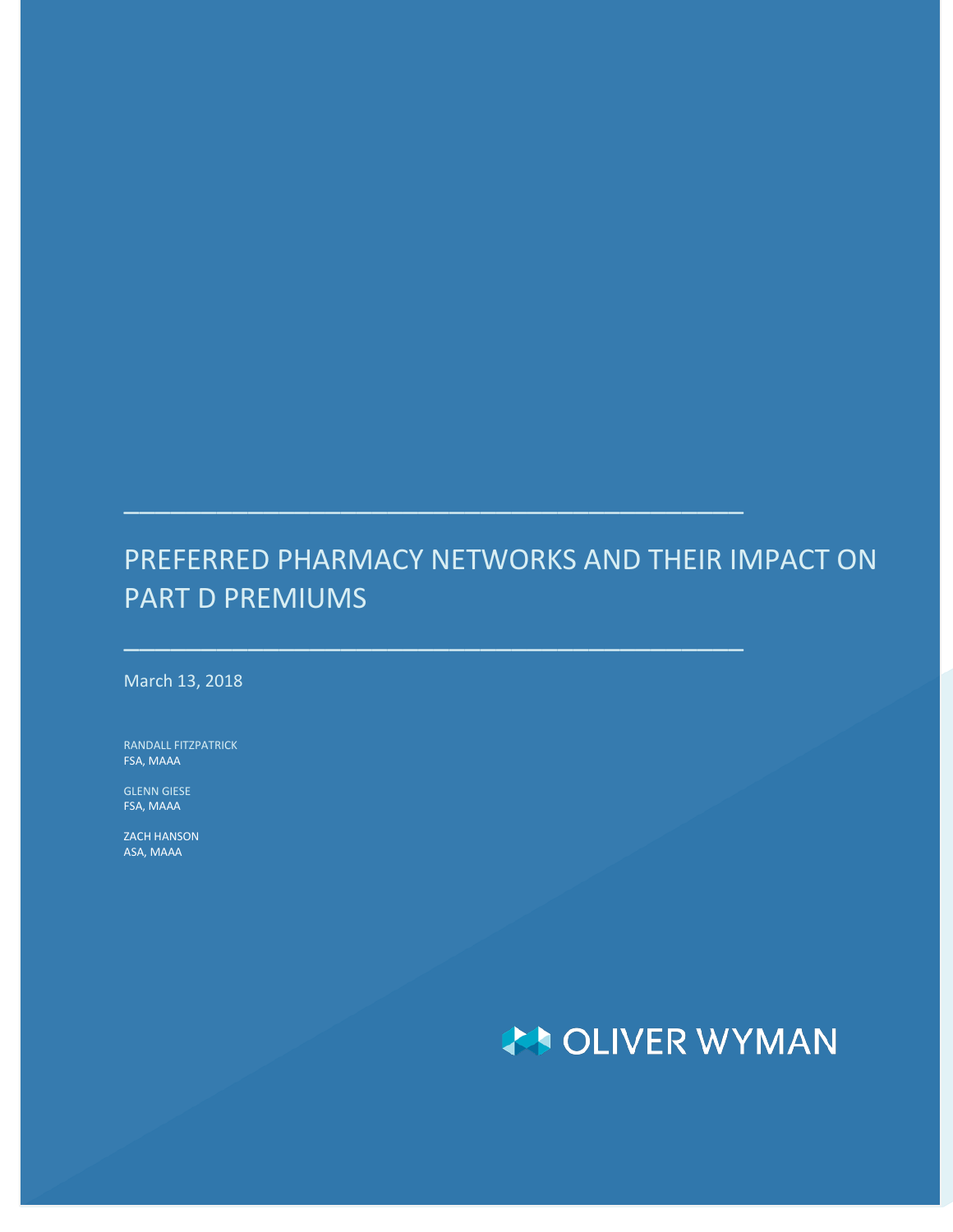## **CONTENTS**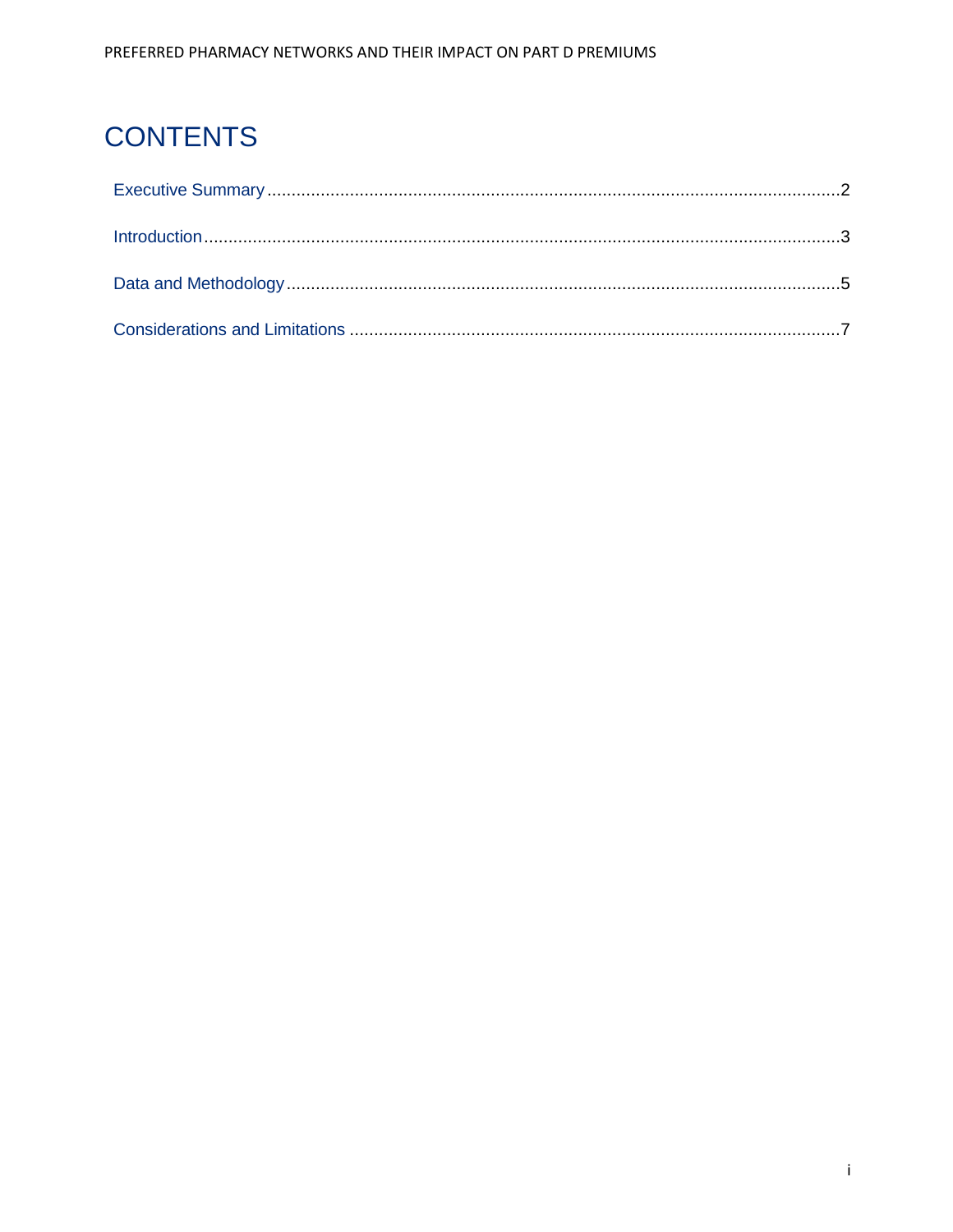### Executive Summary

<span id="page-2-0"></span>**.** 

The July 2017 Medicare Trustees Report estimated that in 2018 45 million beneficiaries will receive coverage for prescription drugs through the Medicare Part D program. Health plans and pharmacy benefit managers (PBMs) play a significant role in controlling costs in the Part D program. Specifically, PBMs serve these important functions in the delivery system:

- negotiate price concessions with drug manufacturers;
- create pharmacy networks and negotiate price discounts with pharmacies;
- create formularies that deliver effective clinical outcomes and incentivize a more affordable drug mix;
- encourage appropriate and clinically sound drug utilization; and
- deploy clinical programs that engage members and increase patient adherence.

This study first analyzes the growth in the number of individual stand-alone Part D plans (PDPs) offering preferred pharmacy networks. We then estimate 2018 premium increases absent preferred pharmacy networks and finally estimate 2018 increases in the Federal direct subsidy and the Federal reinsurance payments absent preferred pharmacy networks.

Between 2011 and 2018 the number of individual PDPs offering preferred pharmacy networks grew from 7 percent to over 98 percent. As of February 2018, over 99 percent of PDP beneficiaries are enrolled in an individual PDP that offered a preferred pharmacy network.

In this report, Oliver Wyman Actuarial Consulting, Inc. (Oliver Wyman) estimates that preferred pharmacy networks result in:

- deeper pharmacy discounts on prescription drugs, which lead to reduced drug costs at the point-of-sale for members;
- pharmacy rebates, typically referred to as pharmacy price concessions, that are used to directly reduce member premiums; and
- Federal cost savings on direct subsidy, low-income premium subsidy and Federal reinsurance payments.

Oliver Wyman estimates 2018 Part D premiums would be \$72 higher per member per year (PMPY) absent preferred pharmacy networks.<sup>[1](#page-2-0)</sup> With a 2018 national average Part D basic premium of \$420 PMPY, an increase of \$72 equates to a 17 percent increase in Part D basic member premium. In addition, we estimate Federal spending would be \$210 higher PMPY, or \$4.5 billion higher, if preferred pharmacy networks were not an option for PDP plans.

Using the Part D membership growth published in the 2017 Medicare Trustees Report for CY2018 through CY2026, and \$210 PMPY cost estimate from above, we estimate Federal spending would be \$45.8 billion higher over the nine year period (CY2018 through CY2026) if preferred pharmacy networks were not an option for PDPs.

The remainder of this report describes the analysis undertaken by Oliver Wyman and presents the details of our results.

<sup>1</sup> CMS would realize part of the member premium savings for low-income members from lowincome subsidy payments.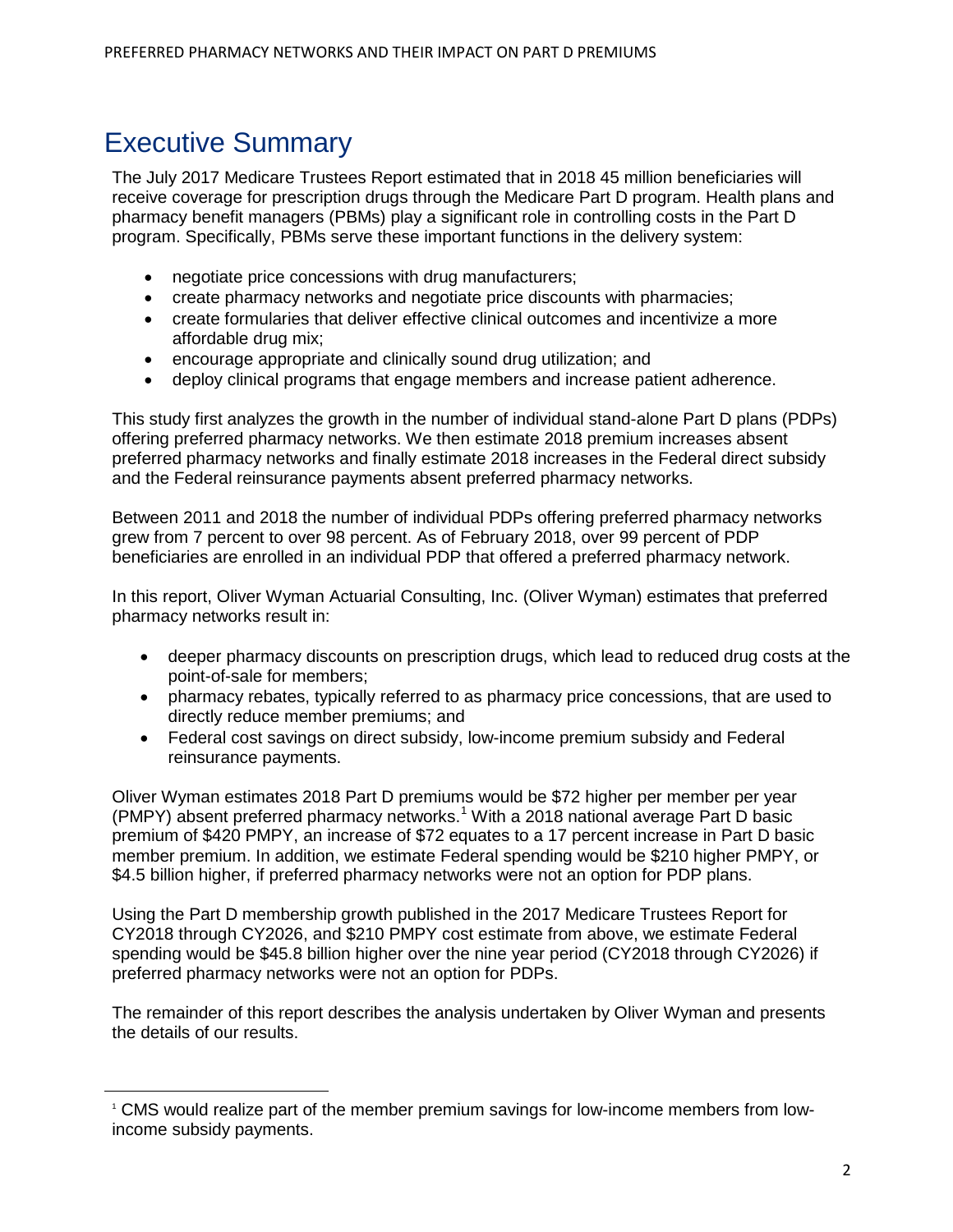#### Introduction

The passing of the Medicare Prescription Drug Improvement and Modernization Act of 2003 (MMA) brought on the biggest changes to the Medicare program in more than 35 years. Under the MMA, private health plans approved by Medicare became known as Medicare Advantage Plans. These plans are generally referred to as "Part C" or "Ma Plans." In addition, the MMA expanded Medicare to include an optional prescription drug benefit, "Part D," which went into effect in 2006. Since 2006, Part D plans have developed innovative concepts to provide beneficiaries with low cost plan options. One such concept was the development of preferred pharmacy networks. Preferred pharmacy networks allow health plans to negotiate larger discounts and price concessions on prescription drugs that wouldn't be realized from Part D plans that only use standard pharmacy networks.

The Coalition for Affordable Prescription Drugs (CAPD) engaged Oliver Wyman to analyze the use of preferred pharmacy networks in Part D and also to analyze any premium differences that exist between Part D plans that utilize preferred pharmacy networks and those Part D plans that do not utilize preferred pharmacy networks.

#### **The popularity of preferred pharmacy networks has grown at a staggering rate in recent years. In 2011, only 7 percent of stand-alone Part D plans (PDPs) offered a preferred pharmacy network. In 2018, over 98 percent of PDPs utilize a preferred pharmacy network.**

The increase in PDPs utilizing preferred pharmacy networks may also be responsible for slowing the trend in the Part D basic premium. Between 2008 and 2011, the national average Part D premium has increased by 5.0 percent per year, as shown in Table 1. The growth rate was only 1.1 percent from 2011 to 2018, coinciding with the significant increase in plans with preferred pharmacy networks.

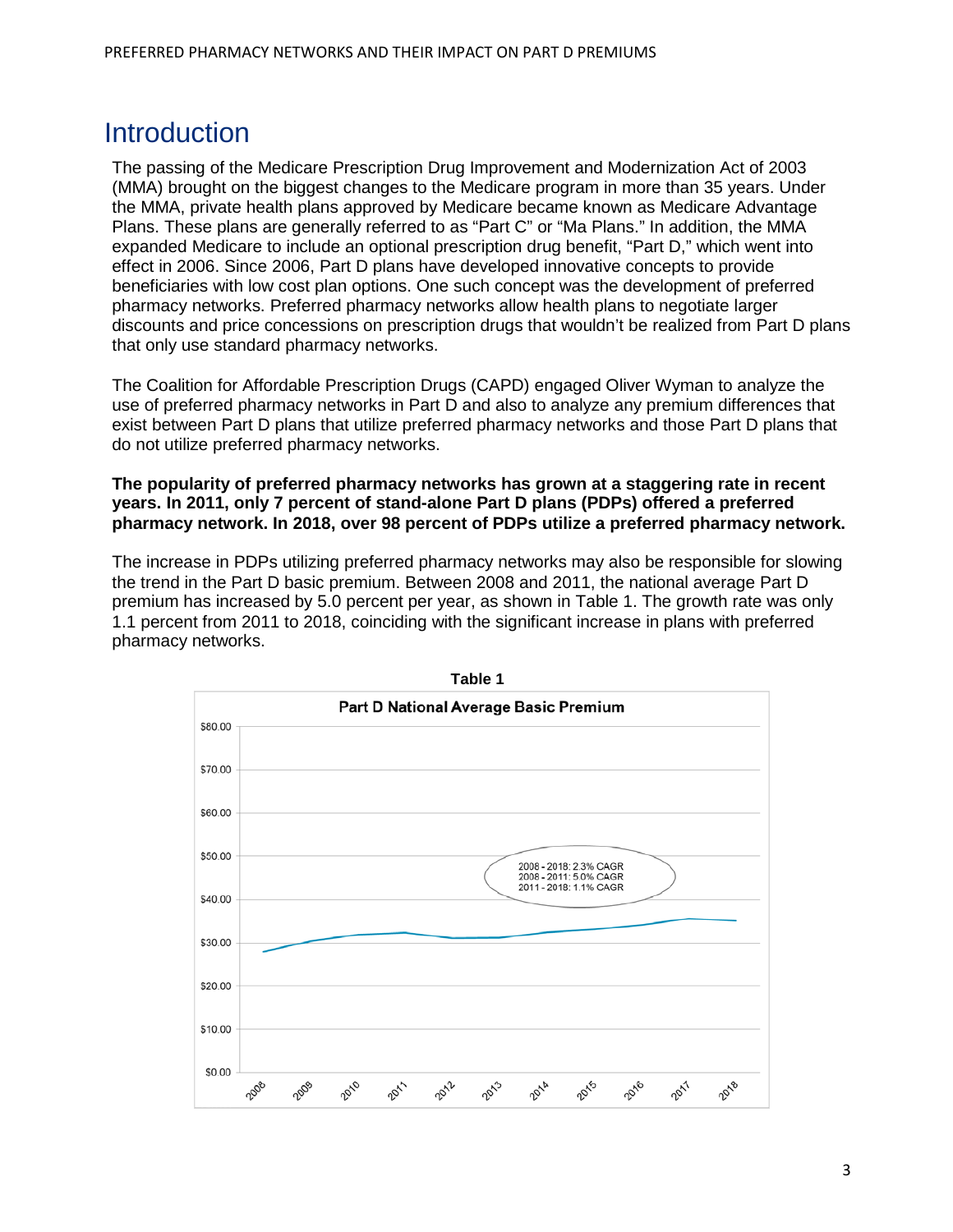From 2015 to 2018, enrollment in PDPs has increased from 18.9 million to over 21.2 million. Over this period, membership in PDPs offering a preferred pharmacy network has grown to 99.9% (Table 2). We hypothesize that the expansion of preferred pharmacy networks is a result of market demand for lower cost options.



For those PDPs that still do not offer members a preferred pharmacy network option, the premium charged is more than double what is charged by plans that do offer a preferred pharmacy network (Table 3).



The vast number of beneficiaries in plans with preferred pharmacy networks has provided the Part D program with a number of positive benefits that should be highlighted:

- Improved pharmacy network discounts leading to reduced drug costs at the point-of-sale for members;
- Pharmacy rebates, typically referred to as preferred pharmacy price concessions, are used to directly reduce members' premiums;
- Federal cost savings as a direct result of preferred network discounts and pharmacy rebates.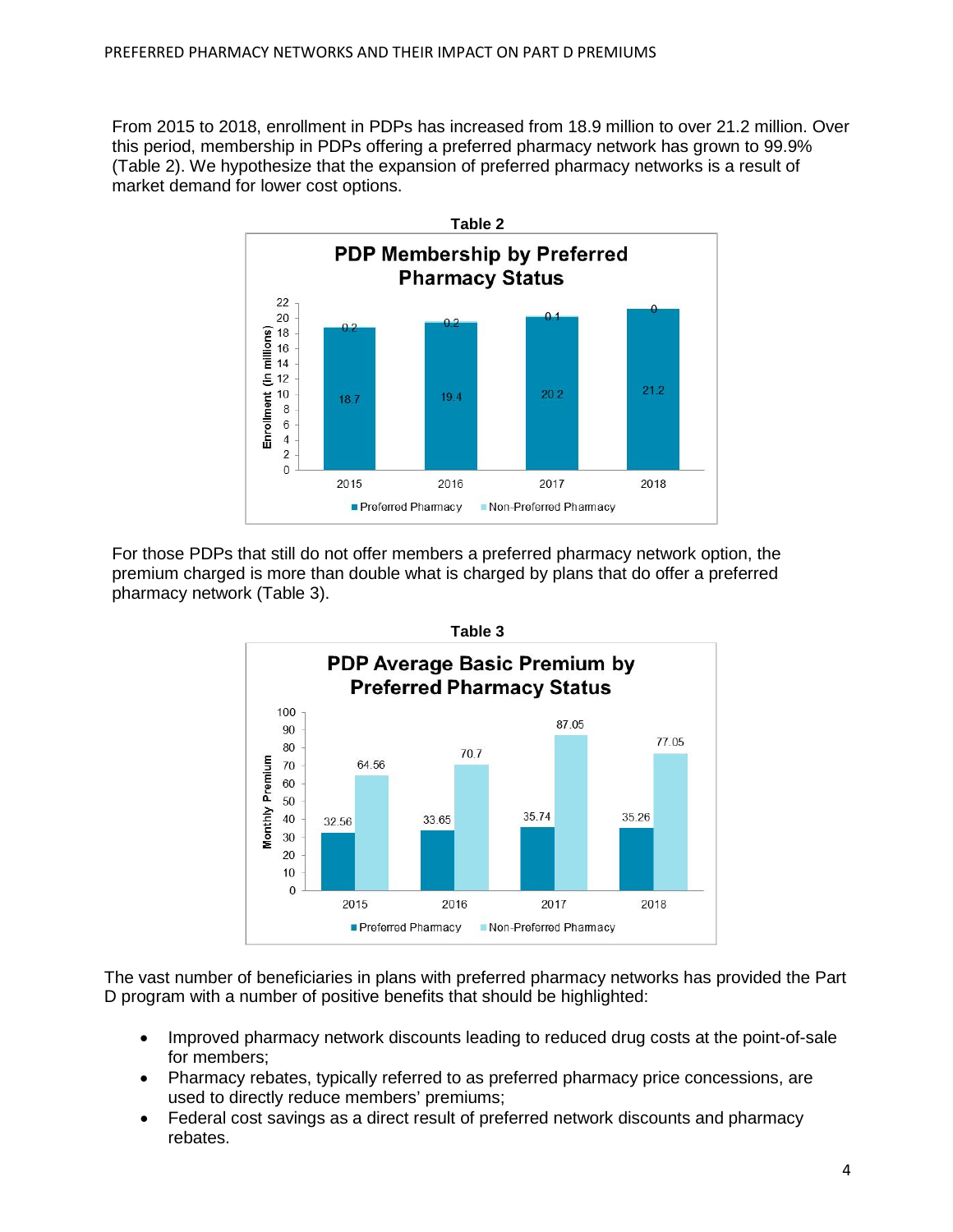The Part D market landscape shows that plans that switched from a standard pharmacy network to a preferred pharmacy network were able to lower premiums by \$7 per member per month (PMPM) from 2016 to 2017, or \$84 PMPY, and lowered premiums by \$14 PMPM from 2017 to 2018, or \$168 PMPY (Table 4). Please note, while PDP plans using a standard pharmacy network have premiums double what is charged by PDP plans with a preferred pharmacy network as shown in Table 3, we would not anticipate the change to a preferred pharmacy network would decrease premiums by 50%. The premium charged by PDP plans vary by region and will reflect the population expected to enroll in the plan. We do, however, anticipate premium savings moving to a preferred pharmacy network as a result of deeper pharmacy discounts and the addition of pharmacy rebates.

In addition, from 2016 to 2018, plans with preferred pharmacy networks have experienced the lowest collective premium increase when compared to those plans that maintain standard pharmacy networks and plans that go from having a preferred pharmacy network to a standard pharmacy network.



Based on this information, we estimate that in 2018:

- Member premiums would be \$72 higher PMPY absent preferred pharmacy networks. With a 2018 national average Part D basic premium of \$420 PMPY, an increase of \$72 would represent a 17 percent increase in premium.
- If preferred pharmacies did not exist, Federal government spending on direct subsidies would have been \$47 higher PMPY, and Federal reinsurance costs would have been \$163 higher PMPY, for a total increase of \$210 PMPY. Assuming 21.2 million beneficiaries enrolled in individual PDPs in 2018, Federal spending would be roughly **\$4.5 billion higher if preferred pharmacy networks were not an option for PDP plans.**

To project the increase in Federal spending for CY2018 through CY2026, we assumed Federal spending would by \$210 PMPY higher for all years and projected membership growth in the individual PDP market. Under these assumptions, Federal spending would be roughly \$45.8 billion higher for CY2018 through CY2026 if preferred pharmacy networks were not an option for PDPs.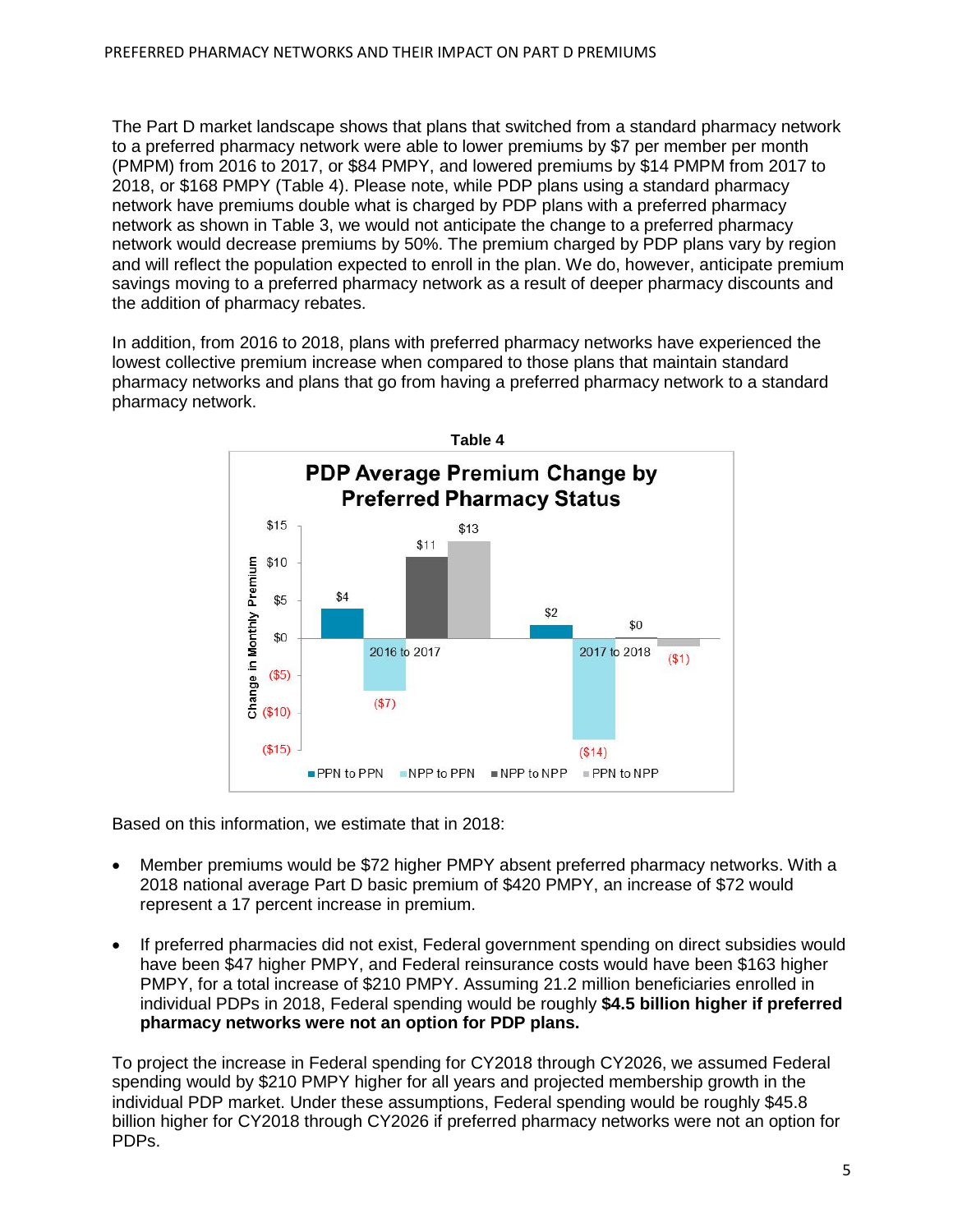#### Data and Methodology

Our analysis estimates the impact of the elimination of the use of preferred pharmacy networks by PDPs (a subset of all Part D plans). In our work, we relied on publicly available data. Specifically, we used data from CMS that includes formularies for each PDP and enrollment and enrollee premiums by plan made available by CMS. Using the CMS formulary data, we were able to identify which of the PDPs employ preferred pharmacy networks. Plans with preferred pharmacy networks were identified as those plans that offer retail, mail or both retail/mail preferred pharmacy options.

Once we were able to identify the PDPs that employ preferred pharmacy networks, we used enrollment data to calculate the total beneficiaries enrolled in these plans. The next step in our process was to determine the premium change assuming preferred pharmacy networks are eliminated. To accomplish this, we considered the average two-year premium increase for plans that changed from having a preferred pharmacy network to a standard pharmacy network and those plans that maintained a standard pharmacy network. The average premium change for these plans was roughly \$6 PMPM.

The national average basic premium is calculated as 25.5 percent of the gross cost (national average bid amount plus Federal reinsurance). Using the \$6 premium increase as our basis, we calculated the 2018 adjusted gross cost assuming the preferred pharmacy option was not available to PDPs. In our calculations, we assumed increases in the Federal reinsurance cost

and the national average bid amount would be proportional to the increase that is expected in the gross cost. The direct subsidy is then calculated as the difference between the national average bid and the base beneficiary premium. The PMPM

| Table 5     |                                      |          |           |               |  |  |  |
|-------------|--------------------------------------|----------|-----------|---------------|--|--|--|
|             |                                      |          |           | <b>PMPM</b>   |  |  |  |
|             |                                      | 2018     | 2018 Adj. | <b>Change</b> |  |  |  |
| А           | National Average Bid                 | \$57.93  | \$67.86   | \$9.93        |  |  |  |
| B           | <b>Federal Reinsurance</b>           | \$79.40  | \$93.01   | \$13.60       |  |  |  |
| $C = A + B$ | <b>Gross Cost</b>                    | \$137.33 | \$160.86  | \$23.53       |  |  |  |
|             | $D = 25.5\% \times C$ Member Premium | \$35.02  | \$41.02   | \$6.00        |  |  |  |
| $E = A - D$ | <b>Direct Subsidy</b>                | \$22.91  | \$26.84   | \$3.93        |  |  |  |

calculation is shown in Table 5. Note that our analysis assumes the average risk score nationwide is 1.00.

To project PDP enrollment for CY2018 through CY2026, we applied the same percentages as shown in the Part D enrollment projections published in the 2017 Medicare Trustees report to the current [2](#page-6-0)018 PDP enrollment of 21.2 million members.<sup>2</sup> In Table 6 below we have summarized the PDP enrollment estimates by calendar year.

| Table 6         |                   |               |                   |  |  |  |  |
|-----------------|-------------------|---------------|-------------------|--|--|--|--|
| <b>Calendar</b> | <b>Part D</b>     | <b>Growth</b> | <b>PDP</b>        |  |  |  |  |
| Year            | <b>Enrollment</b> | Rate          | <b>Enrollment</b> |  |  |  |  |
| 2018            | 44.8              |               | 21.2              |  |  |  |  |
| 2019            | 46.7              | 4.2%          | 22.1              |  |  |  |  |
| 2020            | 48.3              | 3.4%          | 22.9              |  |  |  |  |
| 2021            | 49.8              | 3.1%          | 23.6              |  |  |  |  |
| 2022            | 51.1              | 2.6%          | 24.2              |  |  |  |  |
| 2023            | 52.5              | 2.7%          | 24.9              |  |  |  |  |
| 2024            | 53.9              | 2.7%          | 25.6              |  |  |  |  |
| 2025            | 55.3              | 2.6%          | 26.3              |  |  |  |  |
| 2026            | 56.6              | 2.4%          | 26.9              |  |  |  |  |

<span id="page-6-0"></span>**.** <sup>2</sup> https://www.cms.gov/Research-Statistics-Data-and-Systems/Statistics-Trends-and-Reports/ReportsTrustFunds/Downloads/TR2017.pdf